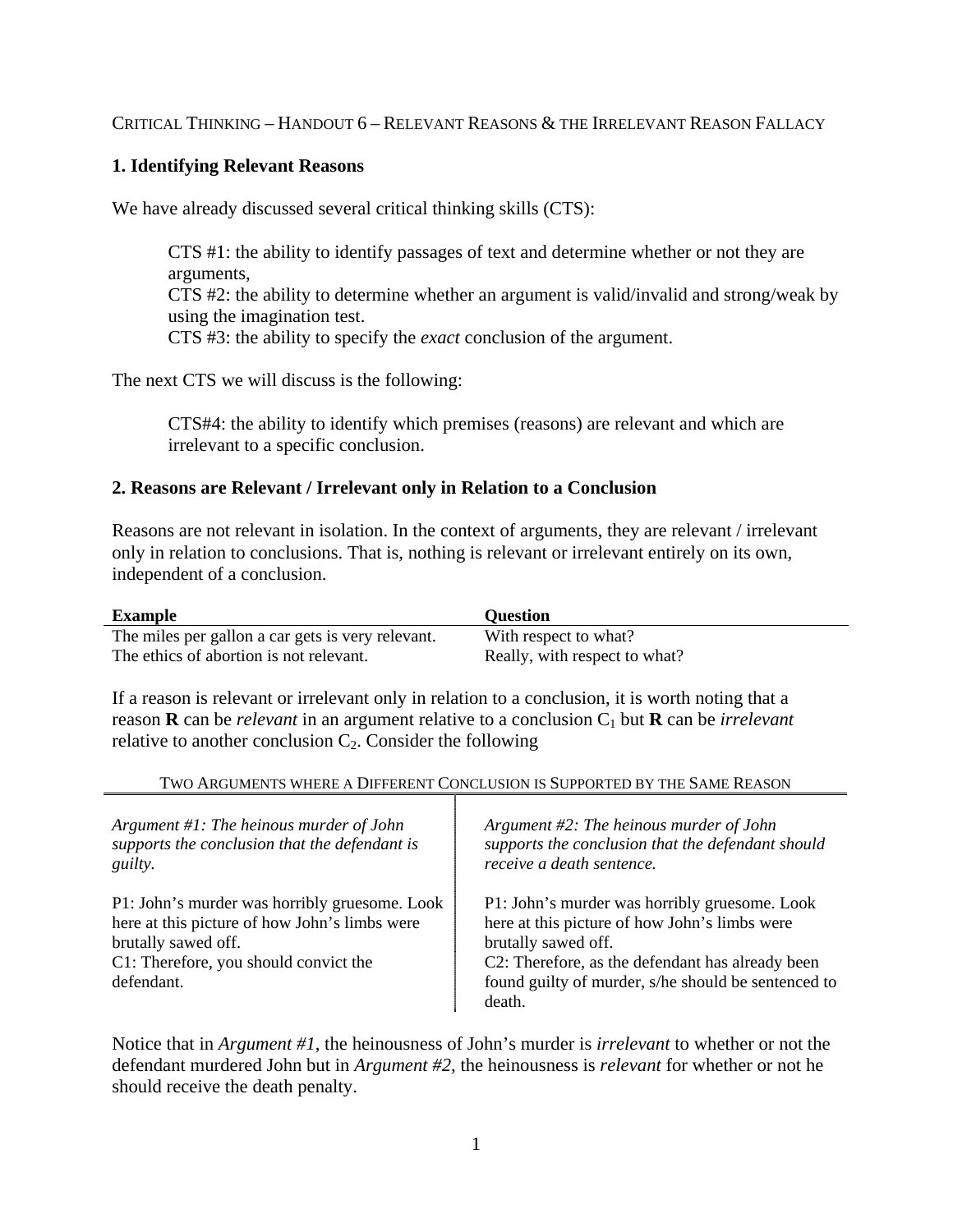### **3. Determining Relevant Reasons**

Determining what reasons are relevant to a conclusion is a difficult task.

For inductive arguments, a reason / premise **R** is **relevant** if and only if it influences the likelihood of the conclusion.

We will focus on inductive arguments. Using this criterion, we can determine whether **R** is relevant/irrelevant using the following two-step process:

| TWO-STEP PROCESS FOR DETERMINING RELEVANCY |                                                                                                                                                                                                                                                                                               |  |
|--------------------------------------------|-----------------------------------------------------------------------------------------------------------------------------------------------------------------------------------------------------------------------------------------------------------------------------------------------|--|
| Step 1                                     | Determine the <i>exact conclusion</i> of an argument                                                                                                                                                                                                                                          |  |
| Step 2                                     | Determine whether a reason <b>R</b> influences the likelihood of the conclusion (e.g.<br>does it make it or more or less likely?). If it influences the likelihood of the<br>conclusion, then $\bf{R}$ is relevant. If it has no influence on the conclusion, then $\bf{R}$<br>is irrelevant. |  |

In short, a reason is relevant to a conclusion if and only if it influences the likelihood of the conclusion. If it has no affect, then it is irrelevant.

### *Test Your Knowledge – Which Reasons are Relevant?*

John is a really great guy. He has been practicing his free throws every day for the last year. In addition, he also got a new shooting coach, who is very good. Therefore, John will make the PSU basketball team this year.

It is important to keep in mind that in order for a reason to be *relevant*, it need not make the conclusion *more likely*. That is, a reason might be *relevant* but fail to make the conclusion follow *necessarily* or it may be relevant but may make the conclusion *less likely*.

Relevant Reason that makes the conclusion *less likely*

**P1** John has *not* been practicing his free throws.

**C** John is going to be a great free throw shooter this year.

#### **A. Test Your Knowledge Exercises**

Consider the following arguments and determine whether the premises are relevant or irrelevant. If the argument contains an irrelevant premise, identify it.

1. College tuition is way too high. First, many students come from families with little money and so can't afford tuition. Second, more and more tuition is going to useless programs and to university administrators. Third, the job market isn't looking too promising right now.

2. There are plenty of great health benefits to running regularly. Running is a great calorie burner that works your entire body. Building endurance can help

with lung capacity and is great for your heart. It can help you lose weight or even just stay in shape.

3. If one aspect of Penn State needs to be improved, it is the CATA bus system. You can never rely on them. They created a mobile application for smart phones and tablets that lets you track where the closest bus is, but it is almost always inaccurate. CATA drivers are dangerous and often speed making passengers feel uncomfortable. Personally, I walk since walking is great exercise.

4. The last time I wore my lucky hat, Penn State only lost one game. Therefore, Penn State Football is only going to lose one game this year.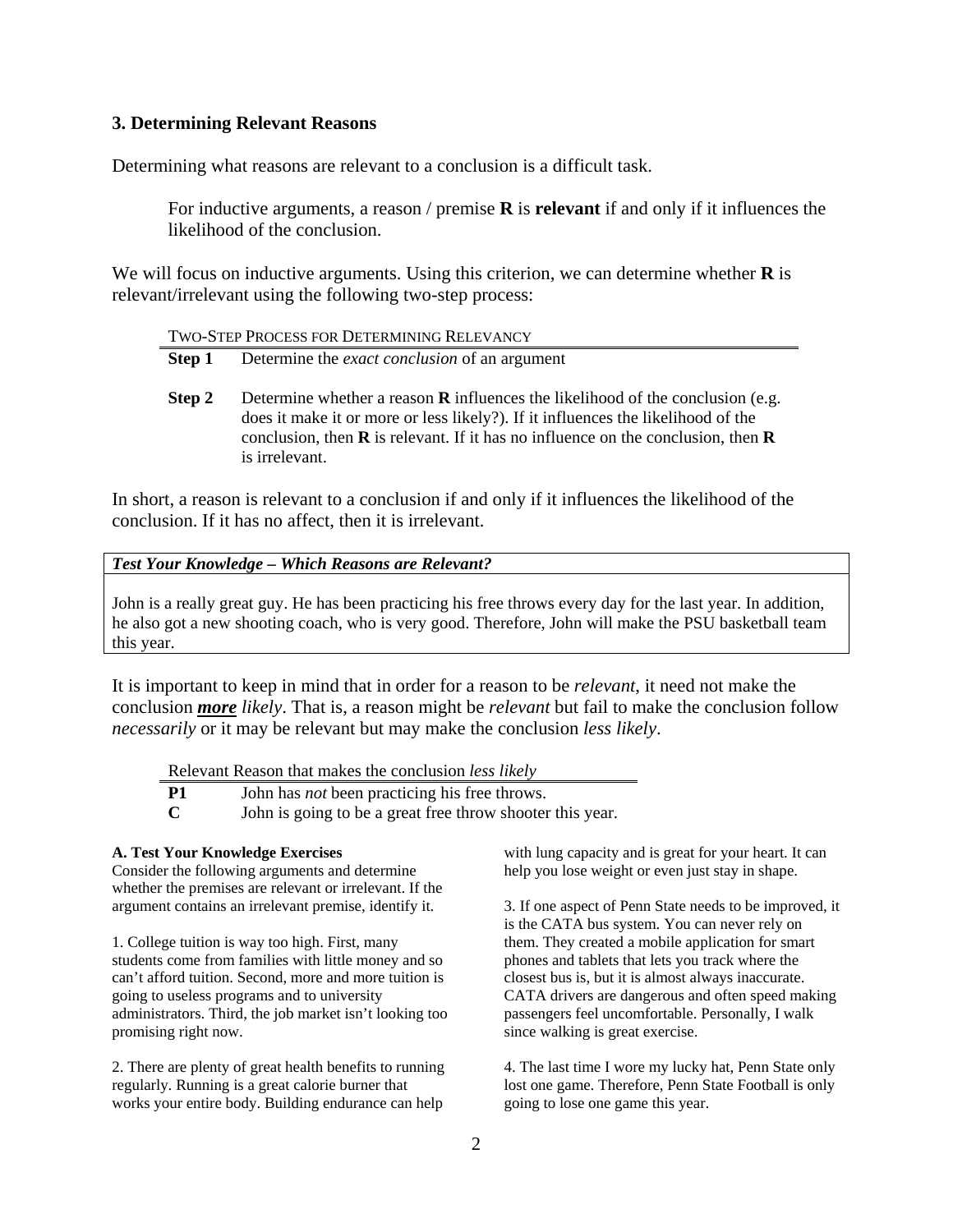5. Your honor, there is absolutely no physical evidence to prove that my client was at the scene of the murder. No DNA has been found around the body. His fingerprints did not show up on any of the weapons used to commit the crime. And, the family of my client has testified that he was at his nephew's birthday party all night!

6. The new shopping center in State College will have a negative impact on the environment are wrong. Consider that the mall will have an in-house recycling center, will recycle all plastic used by patrons, and will generate tons of revenue for State College.

7. DASH is by far the best clothing store in the world. First, the Kardashian sisters own DASH and they have a television series. Second, the Kardashian sisters are great people with big hearts. Third, Kim Kardashian is dating the very fashionable Kanye West.

8. Sororities provide college girls with a great group of friends right away. In addition, sororities get you involved in multiple philanthropies as well. Lastly, the alumna of your respective sorority are spread nationwide, and in various fields of work. Therefore, every girl in college should join a sorority because of all the benefits they offer.

### **4. Irrelevant Reasons Fallacy & the Red Herring Fallacy**

The **fallacy of the irrelevant reason** is a type of inference where a reason is given in support of a conclusion but this reason is *irrelevant* to the truth or falsity of the conclusion. In other words, if someone supports a conclusion with a reason that has no bearing on the truth or falsity of the conclusion, then they have committed the fallacy of the irrelevant reason.

**Irrelevant reasons** are commonly called **red herrings** as they distract individuals from the premises that are relevant to the evaluation of an argument. But, red herrings (and the red herring fallacy) are also applied to a broader array of cases that are not necessarily fallacious, e.g. going off on a tangent or changing the topic of discussion.

| Example of the Irrelevant Reason Fallacy |  |
|------------------------------------------|--|
|------------------------------------------|--|

- **P1** A study shows that if students take critical thinking classes, they perform better on various tests that help them get into law school.
- **P2** Michael Jordan is the greatest basketball player ever and he took a critical thinking class
- **C** Therefore, all students should take critical thinking courses to help them get into law school.

Assume that **P1** is true. Does this make C more or less likely? Yes, it makes it more likely. Now assume that **P2** is true. That is, assume that Michael Jordan is a great basketball player and has taken a critical thinking course. Does this make it more or less likely that a course in critical thinking will help you get into law school? Certainly not, Michael Jordan likely took many courses while in college, but his taking the course does not have anything to do with one's likelihood of getting into law school. So, even if **P2** is true, it does not influence the likelihood of the conclusion and so **P2** is the red herring.

However, **P2** may have an effect on our willingness to accept **C**. When we hear that Michael Jordan (or any successful person) took a critical thinking course, we may inadvertently associate some of Michael Jordan's success in basketball with his taking critical thinking course. Once this connection is made, we then generalize that critical thinking courses help individuals become more successful in general (or at least in other areas). Finally, we make the leap to say that taking a course in critical thinking course will help with law school preparation.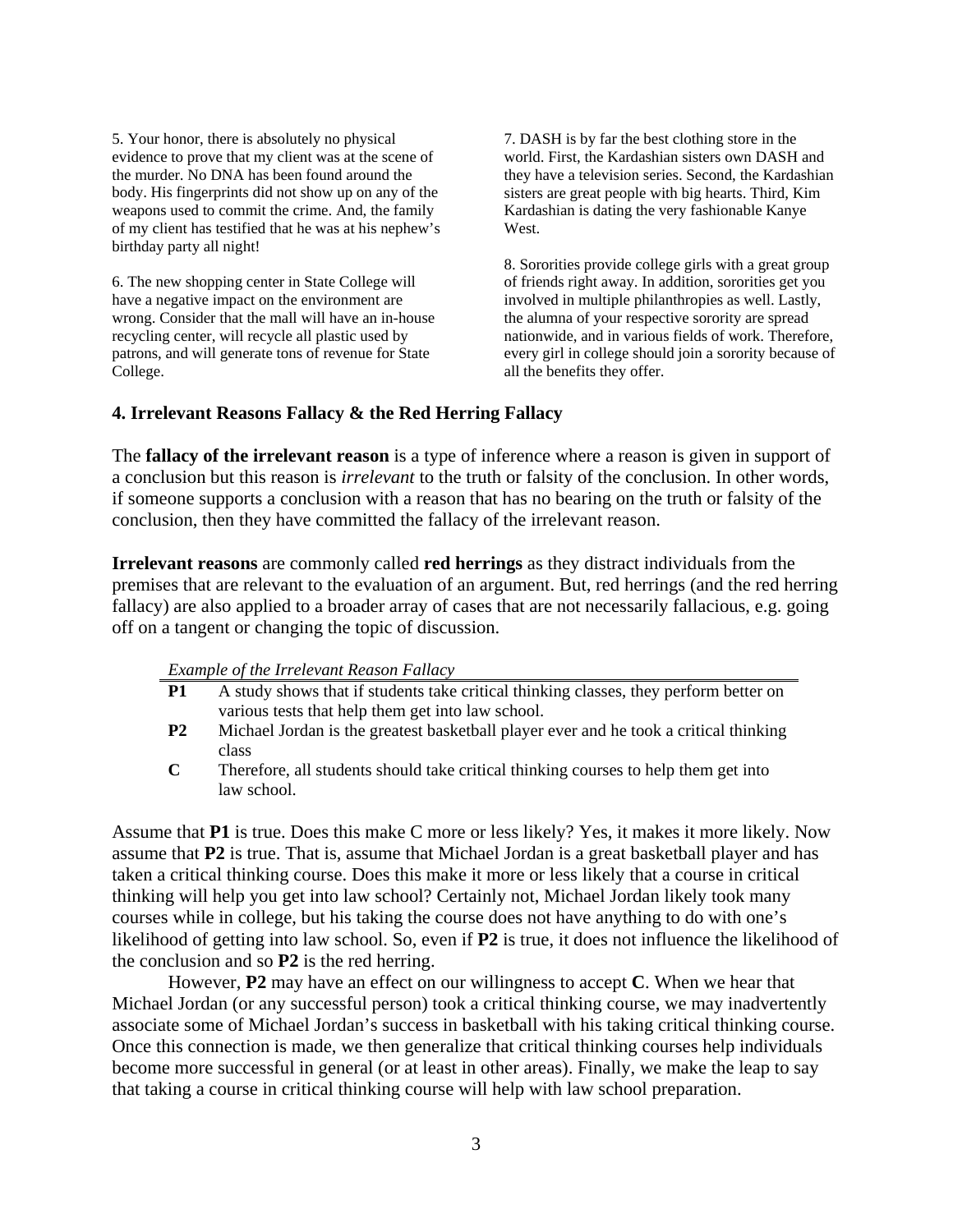### *Expanded of the Irrelevant Reason Fallacy*

| <b>P1</b> | A study shows that if students take critical thinking classes, they perform better on |
|-----------|---------------------------------------------------------------------------------------|
|           | various tests that help them get into law school.                                     |
| <b>P2</b> | Michael Jordan is the greatest basketball player ever and he took a critical thinking |
|           | class                                                                                 |
| $P2.1*$   | A critical thinking course helped Michael Jordan become successful.                   |
| $P2.2*$   | A critical thinking course will help other people become successful in other areas.   |
| C         | Therefore, all students should take critical thinking courses to help them get into   |
|           | law school.                                                                           |

Irrelevant reasons have persuasive power. **First**, we generally assume that when someone offers a reason for a conclusion that reason is *relevant* to the argument. We assume that people are polite and don't wish to waste our time by posing arguments supported with irrelevant reasons. Thus, we grant people the benefit of the doubt, assume that the reasons they offer for their conclusion are relevant, and credit this reason in our overall evaluation of the argument.

| My budget plan balances the budget, reduces debt, and lowers taxes.                        |
|--------------------------------------------------------------------------------------------|
| My opponent's plan is terrible and, by the way, did you hear he was arrested last weekend? |
| Therefore, any voter with any intelligence will vote for my budget plan.                   |

Notice that premise 2 distracts you from the central point, namely why *John's plan* is terrible. It instead shifts the focus away from a criticism of John's plan to balance to a criticism of *John* as a person. In assuming that a criticism of John is relevant to the overall evaluation of the argument, one may be fallaciously be led to believe that John's arrest impacts the overall quality of his plan to balance the budget.

**Second**, a reason can be *irrelevant* but be *true*, and the quality of an argument is often *credited* when it has *reasons* that are *true*. However, note that an argument can have true premises but these premises do not make the conclusion more or less likely. That is, an argument can have true premises but fail to be strong. Consider the following argument:

| John's murder was horribly gruesome. Look here at this picture of how John's limbs were brutally |
|--------------------------------------------------------------------------------------------------|
| sawed off.                                                                                       |
| [2   Therefore, you should convict the defendant.                                                |

The fact that John was gruesomely murdered does not mean that the defendant murdered John but citing that *true* premise may lead someone to fallaciously credit the argument that the defendant should be convicted. *Classroom Discussion Activity*

Take a look at the case of Reid on p.80 and consider whether the reasons are *relevant* or *irrelevant* (you may need to re-read pp.77-79).

## *instructor notes*

## **Notes on Reid's Case**